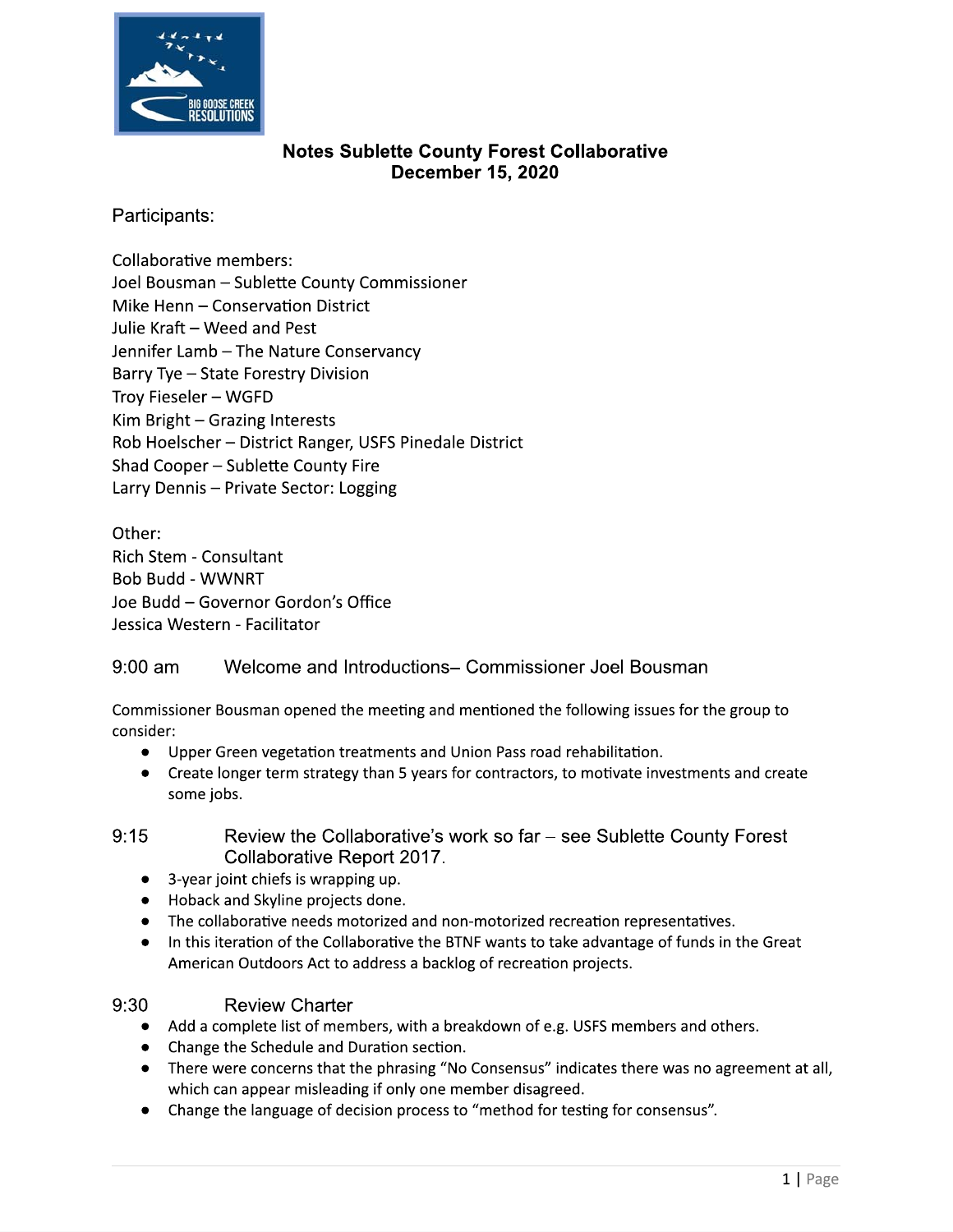

 $10:30$ **Break** 

- $10:45$ BTNF Vegetation Plan - Rob Hoelscher (Start generating ideas for collaborative work to tackle in 2021, incl. Bridger Wilderness blow-down).
	- Rob Hoelscher, District Ranger for the BTNF Pinedale District and temporarily for the Big Piney District presented the Forests 5-year plan on a map.
	- He will invite Bryan Goldberg to join at the next meeting so the collaborative can work together to review the plan in related to a number of GIS layers e.g., migration corridors, sage grouse, and others. This will also provide the collaborative with a more precise understanding of what projects are planned where and at what stage the projects are.

The Collaborative then discussed issues that they would like the group to consider:

- The blowdown between Fremont Lake and Big Sandy can be tackled either through a larger EA or a CE that would take less time but not cover as many acres. First the levels of access and damage need to be checked.
- Other USFS activities under way re. blowdown:
	- o Trout Unlimited is interested in removing rootwads.
	- o USFS is working on aerial recognizance with research station of the blowdown.
	- o USFS working to clear out cattle trails, has some funds for this.
	- o USFS has requested funds to clear wilderness trails.
	- o USFS would like Collaborative to provide recommendations regarding what and where to do work in the blowdown.
	- Rich Stem added that the Washington Office may have funds for blowdown work and  $\overline{O}$ Mike Henn shared a map showing the blowdown.
- Julie Kraft with Weed and Pest shared that follow through work is being done regarding cheatgrass treatments and other habitat work. Additionally:
	- o There are Good Neighbor Authority (GNA) projects in the works in Big Sandy and the East Rim.
	- o Upper Green/Union Pass GNA signed and is in appraisal contracting phase now.
- Shad Cooper with Sublette County Fire said the County wants to work through State Forestry to do more GNA work although the state budget deficit makes things uncertain. Also wants to get a Firewise position. The County needs to update its Community Wildfire Protection Plan and would like involvement of the Collaborative on that. Is also working on public education regarding WUI in Upper Green and Temple Creek subdivision.
- Larry Dennis is working on the Rim and would like to get more dead timber out of the forest, and would like the community to consider getting a e.g., a pellet factory.
- Julie Kraft emphasized that every project involves invasives. Treatments are taking place in the Roosevelt Fire. Cheatgrass treatments are well funded through the Joint Chiefs and she is looking at funds for Monument and Skyline.
- The group discussed the concerns regarding access for multiple reasons into the blowdown area, including recreation.
- Joel Bousman discussed the use Great American Outdoors Act funding to design work on the Upper Green, \$75 K has been received for that. Will seek additional funds to design improvements on the Union Pass road and eventually find funds for actual improvements e.g. reshaping road, gravel and culverts.